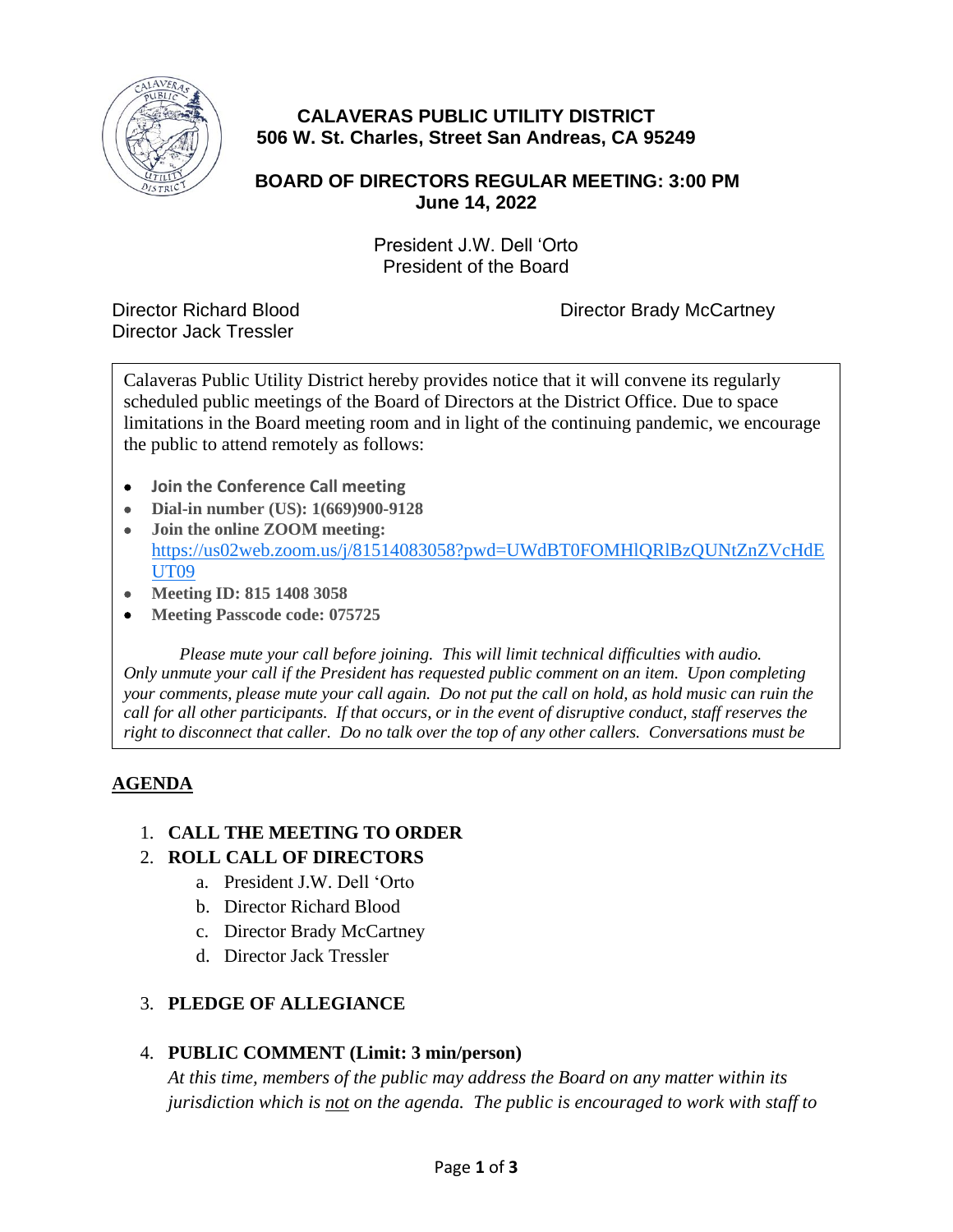*place items on the agenda for Board consideration. No action can be taken on matters not listed on the agenda. Comments are limited to 3 minutes per person.*

5. **RESOLUTION NO. 2022-11: A RESOLUTION OF THE BOARD OF DIRECTORS OF THE CALAVERAS PUBLIC UTILITY DISTRICT PROCLAIMING A LOCAL EMERGENCY PERSISTS, RE-RATIFYING THE PROCLAMATION OF A STATE OF EMERGENCY BY THE GOVERNOR ON MARCH 4, 2020, AND RE-AUTHORIZING REMOTE TELECONFERENCE MEETINGS OF THE BOARD OF DIRECTORS OF THE CALAVERAS PUBLIC UTILITY DISTRICT FOR THE PERIOD JUNE 14, 2022 to JULY 14, 2022 PURSUANT TO BROWN ACT PROVISIONS.** 

#### Action Requested: Roll Call Vote

Approval of Resolution No. 2022-11 Declaring and Re-ratifying the State of Emergency and Authorizing Remote Teleconference Meetings of the Board of Directors Due to the Covid-19 Emergency.

#### 6. **CONSENT ITEMS**

*Consent items should be considered together as one motion. Any item(s) requested to be removed will be considered after the motion to approve the Consent Items.*

- a. Minutes of Regular Board meeting of May 10, 2022
- b. Minutes of Special Board meeting of May 19, 2022
- c. Minutes of Special Board meeting of May 24, 2022
- d. Claim Summary

#### Action: Roll call Vote

Consider motion to approve consent items for items a-b.

#### **ITEMS FOR BOARD DISCUSSION AND/OR ACTION**

*Board action may occur on any identified agenda item. Any member of the public may directly address the Board on any identified agenda item of interest, either before or during the Board's consideration of that item.*

#### 7. **DISTRICT SURPLUS PROPERTY OFFICE FURNITURE**

Action Requested: Roll Call Vote Approval of Resolution 2022-12 Resolution to Dispose of District Surplus Items

#### 8. **CLEARWELL TANK PROJECT PHASE I**

Action Requested: Roll Call Vote Approval of Resolution 2022-13 Notice of Completion – Campbell Construction